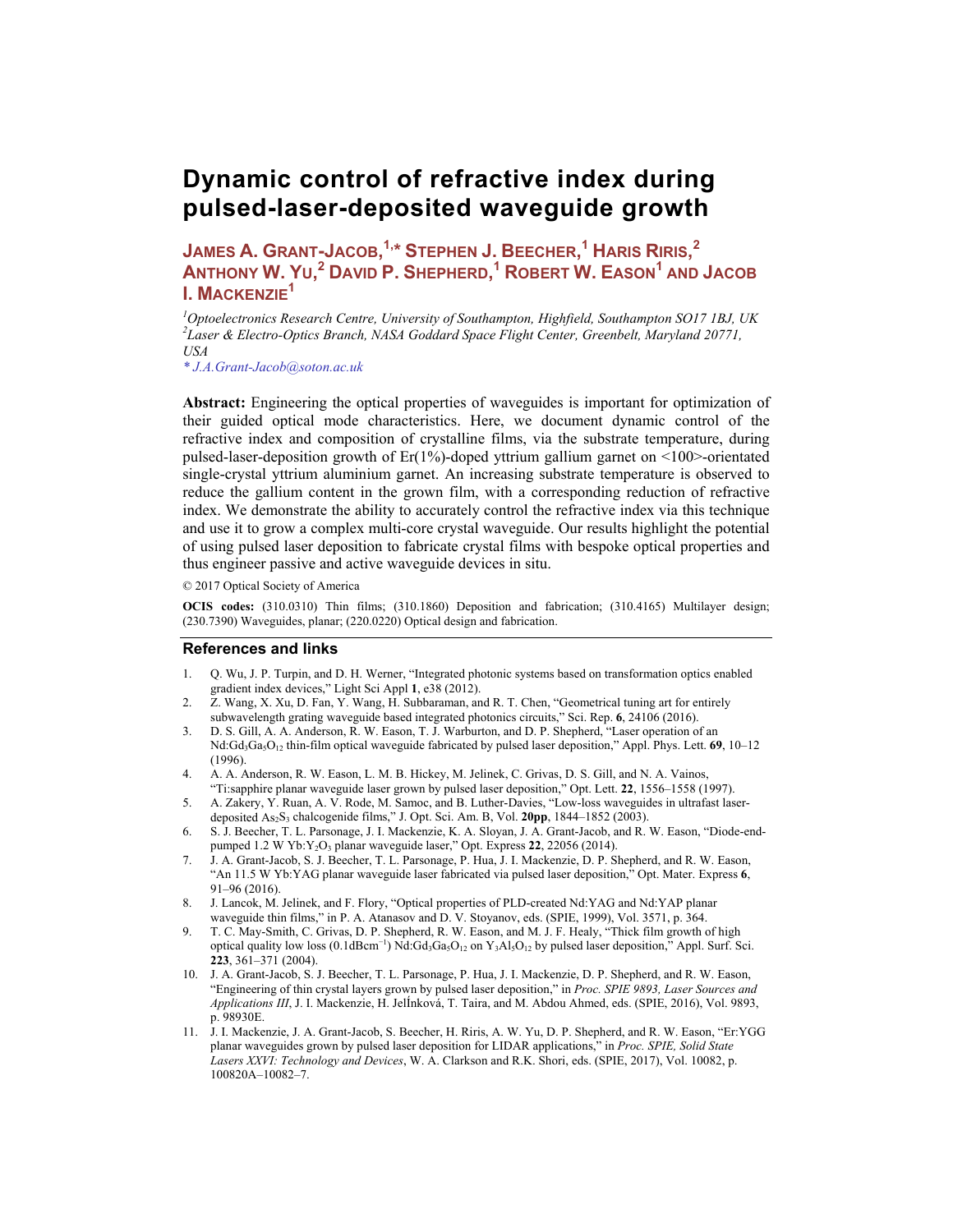- 12. T. Sakimura, Y. Watanabe, T. Ando, S. Kameyama, K. Asaka, H. Tanaka, T. Yanagisawa, Y. Hirano, and H. Inokuchi, "3.2 mJ, 1.5 μm laser power amplifier using an Er, Yb: glass planar waveguide for a coherent Doppler LIDAR," in *Proceedings of 17th Coherent Laser Radar Conference* (2013).
- 13. H. Riris, K. Numata, S. Li, S. Wu, A. Ramanathan, M. Dawsey, J. Mao, R. Kawa, and J. B. Abshire, "Airborne measurements of atmospheric methane column abundance using a pulsed integrated-path differential absorption lidar," Appl. Opt. **51**, 8296–8305 (2012).
- 14. R. W. Eason, T. C. May-Smith, C. Grivas, M. S. B. Darby, D. P. Shepherd, and R. Gazia, "Current state-of-theart of pulsed laser deposition of optical waveguide structures: Existing capabilities and future trends," Appl. Surf. Sci. **255**, 5199–5205 (2009).
- 15. T. C. May-Smith, A. C. Muir, M. S. B. Darby, and R. W. Eason, "Design and performance of a ZnSe tetraprism for homogeneous substrate heating using a CO<sub>2</sub> laser for pulsed laser deposition experiments," Appl. Opt. **47**, 1767 (2008).
- 16. A. Sposito, "Pulsed laser deposition of thin film magneto-optic materials and lasing waveguides," Ph.D. thesis, University of Southampton (2014).
- 17. 23848, "Inorganic Crystal Structure Database (ICSD)," http://icsd.cds.rsc.org.
- 18. 14343, "Inorganic Crystal Structure Database (ICSD)," http://icsd.cds.rsc.org.
- 19. 82420, "Inorganic Crystal Structure Database (ICSD)," http://icsd.cds.rsc.org.
- 20. 39186, "Inorganic Crystal Structure Database (ICSD)," http://icsd.cds.rsc.org.
- 21. Y. Nigara, "Measurement of the Optical Constants of Yttrium Oxide," Jpn. J. Appl. Phys. **7**, 404 (1968).
- 22. K. Enke and W. Tolksdorf, "Continuously recording refractive index spectrograph for transparent and opaque
- insulators and semiconductors," Rev. Sci. Instrum. **49**, 1625–1628 (1978).
- 23. P. Hertel, *Continuum Physics*, Graduate Texts in Physics (Springer Berlin Heidelberg, 2012).

#### **1. Introduction**

The ability to tailor the properties of a given material to optimize its end application is a universal goal within the manufacturing and materials development community. In the field of optics and photonics for example, properties such as the optical transmission or absorption, refractive index, material dispersion or ability to incorporate dopants are all examples where material design and engineering play a key role, and there are ready examples in components such as optical fibres, liquid crystal devices and integrated optical systems.

In the field of thin-films and optical waveguides, the refractive index of the guide relative to that of the substrate is of critical importance to ensure optimum control of the light confinement within the guiding structure, which in turn influences the optical loss, the mode structure, the polarization state, the propagation velocity and many other parameters of a particular design. To be able to engineer the refractive index profile within an optical waveguide takes this one step further as structures that have stepped, graded, or even Gaussian profiles find immediate application in a wide range of integrated optical waveguide applications [1,2]. This level of control can be accomplished in materials such as glasses and crystals by specific post-processing techniques such as in-diffusion or directly written by exposure to light or particle (ion or electron) bombardment. However, the ability to permanently modify the optical properties of a crystalline host material such as yttrium aluminium garnet (YAG) or LiNbO<sub>3</sub> *during* growth is far less readily accomplished to produce, for example, a gradient profile of the refractive index within the  $1-10 \mu m$  depth of a typical guide.

Pulsed laser deposition (PLD) is a method for fabricating such optical films by using highenergy laser pulses to transfer material from a target to a substrate via an ablation plume [3– 7]. To date, single-crystal garnet films have been grown via PLD to produce low-loss planar waveguides from target materials that include single crystals and sintered ceramics [8,9]. Furthermore, the PLD technique has been shown to be a versatile and relatively simple method to produce designer or bespoke compositions and hence material properties. In practice these properties are determined by the growth conditions that involve the four basic control parameters of target composition, ablation laser pulse energy and fluence on target, the background gas and the substrate temperature, and all these affect the stoichiometry, degree of crystallinity and refractive index of the film produced [10].

In this paper we show that by systematically varying the substrate temperature during PLD, bespoke waveguides with complex refractive index profiles, such as those required for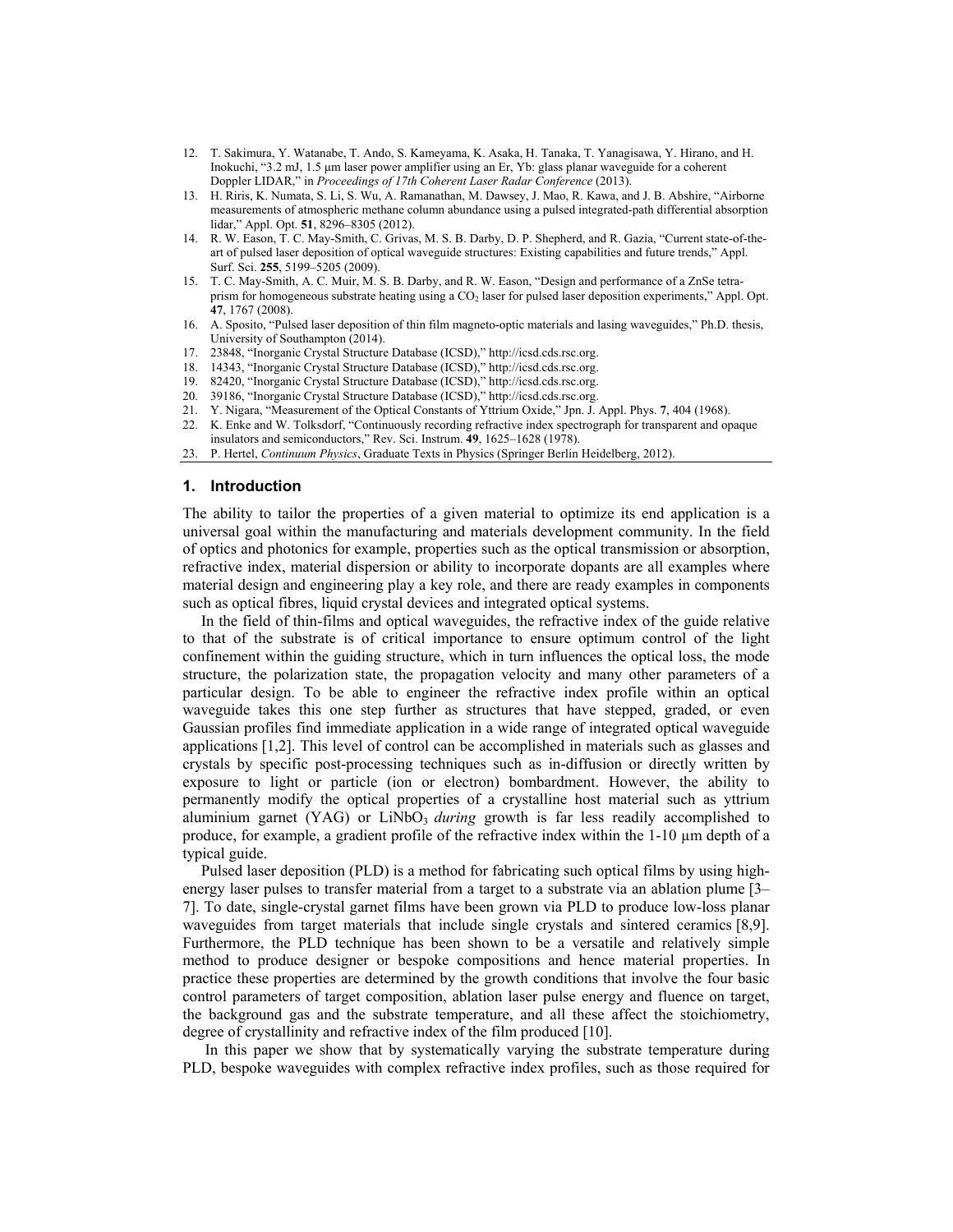cladding pumping, can readily be fabricated during a single deposition run, as opposed to a complex protocol of sequential growths. We have applied this technique to the growth of Erdoped Y<sub>3</sub>Ga<sub>5</sub>O<sub>12</sub> (YGG) [11], which is a laser host of particular interest as it possesses emission peaks at 1572 nm and 1651 nm that are aligned with key absorption bands of both carbon dioxide and methane gas, making it an attractive material for use in LIDAR systems [12,13]. In [11] we reported the performance of an  $Er(1at\%):Y_3Ga_5O_{12}$  $(Er(1%):YGG)$  waveguide amplifier, with measured internal gains of 0.84 dB cm<sup>-1</sup> at 1533 nm and  $0.44$  dB cm<sup>-1</sup> at 1572 nm seed wavelengths, with an expected internal gain of  $0.44$  dB cm<sup>-1</sup> at 1651 nm. Linear propagation losses in this wavelength regime were estimated as being  $0.8$  dB cm<sup>-1</sup>.

Here, we demonstrate how it is possible to control the local Ga concentration in an Er(1%):YGG hetero-epitaxial film grown on a <100>-oriented Y<sub>3</sub>Al<sub>5</sub>O<sub>12</sub> (YAG) substrate, which maps into a corresponding local change of refractive index within the growing film, and that the degree of Ga inclusion can be precisely controlled via the power level of the  $CO<sub>2</sub>$ laser used to heat the substrate during PLD film growth. Finally, we demonstrate the fabrication of an  $E(r(1\%)$ : YGG film tailored in a single growth run, to have a specific engineered refractive index profile.

#### **2. Experimental section**

# *2.1 Sample Fabrication*

PLD was performed using the experimental setup described in previous work [14], where laser pulses of ∼20 ns duration at a repetition rate of 100 Hz, from a 248 nm (UV) KrF Coherent COMPexPro 110 excimer operating at ∼ 250 mJ per pulse, were focused into a stainless-steel vacuum chamber to produce a fluence of <1.3 J cm<sup>-2</sup> on the Er(1%):YGG target surface (see Fig. 1 for schematic of setup). The target was a 5-mm thick, 50-mm diameter, hot-pressed ceramic disc, which was rotated using a DC motor connected to an offset cam in order to maximize the area that could be ablated during a single deposition run. Previously, we have demonstrated compensation of the loss of aluminium during Yb:YAG growth by adding additional  $Al_2O_3$  to the target material [10]. Here, we add an additional 5%  $Ga<sub>2</sub>O<sub>3</sub>$  to the Er(1%):YGG target to help compensate for potential loss of Ga that routinely occurs during deposition owing to the plume dynamics. PLD was performed under an oxygen atmosphere at a pressure of  $2 \times 10^{-2}$  mbar.



Fig. 1. Schematic of PLD setup.

Ablated material was transferred from the target via a plume to a <100>-orientated 10  $mm \times 10$  mm  $\times 1$  mm YAG substrate that had been face-surface polished to optical quality. To enable homogenous heating of the substrates, a  $CO<sub>2</sub>$  laser was used (10.6-µm wavelength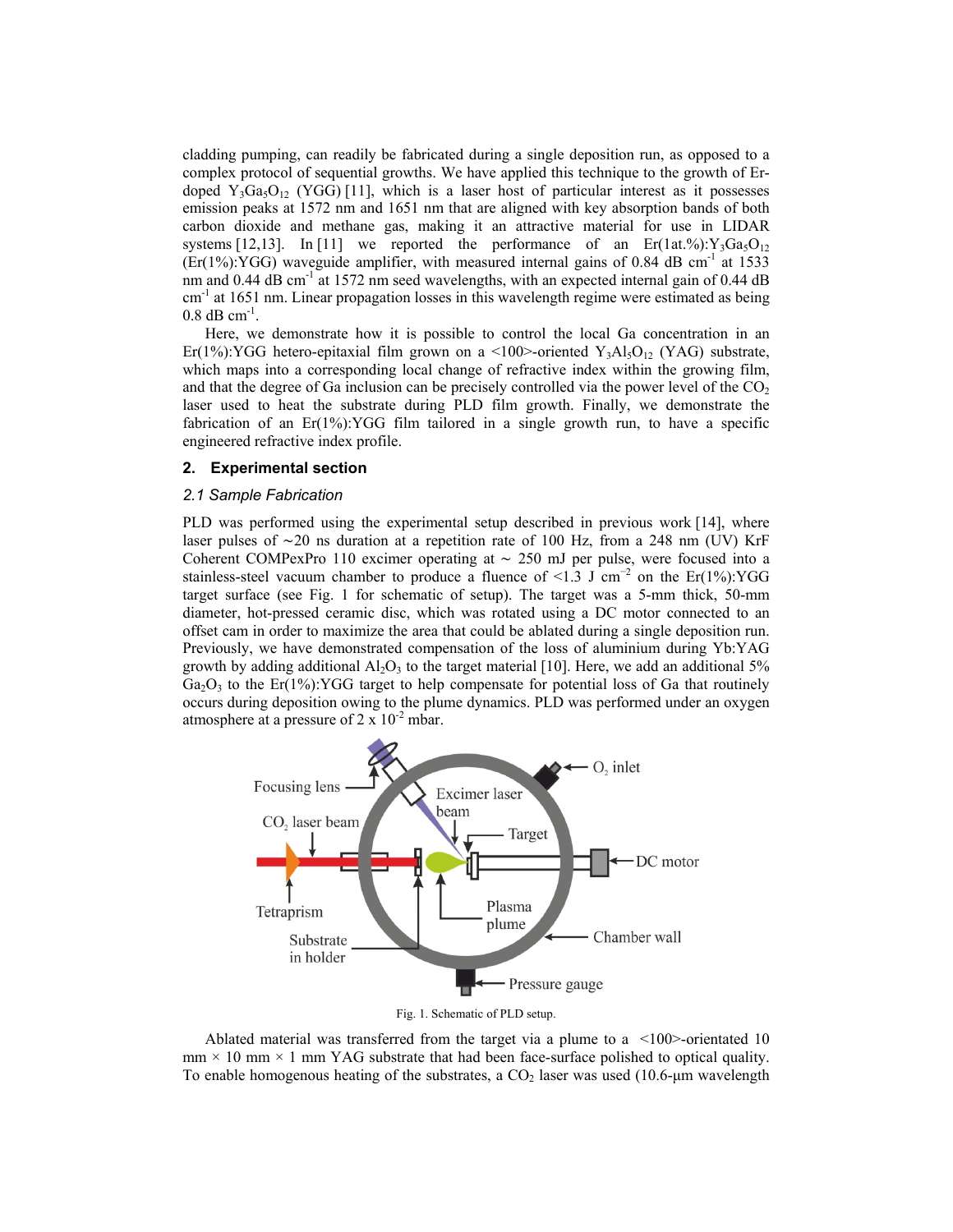(IR), maximum output of 38 W) with a spatial intensity profile that was reconfigured using a tetraprism made of ZnSe [15], generating a top-hat profile on the rear-face surface of the substrate. Such a laser-based technique allows direct heating of the substrate only, thus reducing undesirable heating of the chamber that could otherwise cause desorption of material from the chamber walls and in turn contaminate the growing film [14]. A series of depositions were made in which substrates were heated at a range of  $CO<sub>2</sub>$  laser powers, from 6.8 W to 29.5 W, corresponding to substrate temperatures of  $\sim$ 550  $\pm$  25 °C to  $\sim$ 1100  $\pm$  25 °C, respectively. The corresponding temperatures were estimated via previous calibrations that used a range of metals attached to the substrate to determine the  $CO<sub>2</sub>$  power at which each melted [16]. The deposition time for each film growth was 6 min (36000 pulses), leading to a growth of  $\sim$ 2-µm-thick films.

## *2.2 Measurement*

A Rigaku Smartlab diffractometer was used to perform X-ray diffraction (XRD) on the grown films in order to determine their crystal quality. Energy-dispersive X-ray spectroscopy (EDX) was carried out using a scanning electron microscope (SEM) (Zeiss Evo 50) with an Oxford Instruments INCA PentaFETx3 energy dispersive X-ray spectrometer detector. Refractive index measurements of the grown films were performed using a Metricon (2010) m-line prism-coupling system at a wavelength of 633 nm. The thickness of the films was determined using a stylus profiler (KLA Tencor P-16).

## **3. Results and discussion**

#### *3.1 X-ray diffraction analysis*

Normalized XRD measurements for Er(1%):YGG films grown on <100>-oriented 1-cm<sup>2</sup> YAG substrates, are displayed in Fig.2. For the same process conditions, apart from the variation of incident CO2 laser powers, there is a distinct trend in the resultant 2*θ* XRD peak position for the (400) planes of the resulting  $\sim$ 2  $\mu$ m-thick crystal films. The (400) XRD peak for the underlying YAG substrate at  $2\theta = 29.76^{\circ}$  [17] (indicated by a vertical dashed green line) acts as a calibration marker for the position of the YGG peaks. As shown, each (400) YGG peak in the spectra falls below the peak database value at 29.06<sup>°</sup> [18], indicated by a black dashed line in the figure. Although there is a 1% substitution of erbium atoms for the yttrium atoms in the crystal lattice, it is expected that this would only shift the (400) 2*θ* peak position by  $+0.02^{\circ}$  from the documented pure YGG value, and so we use the latter as the point of reference for the grown films. All of the plots have been normalized to a common film peak height of 1 for ease of comparison. There is no discernable (400) YGG-film peak for a  $CO<sub>2</sub>$  laser power of 6.8 W, and the XRD spectrum appears as a horizontal line along the x-axis, since amorphous growth occurs when the substrate temperature is too low to produce any crystalline phase growth.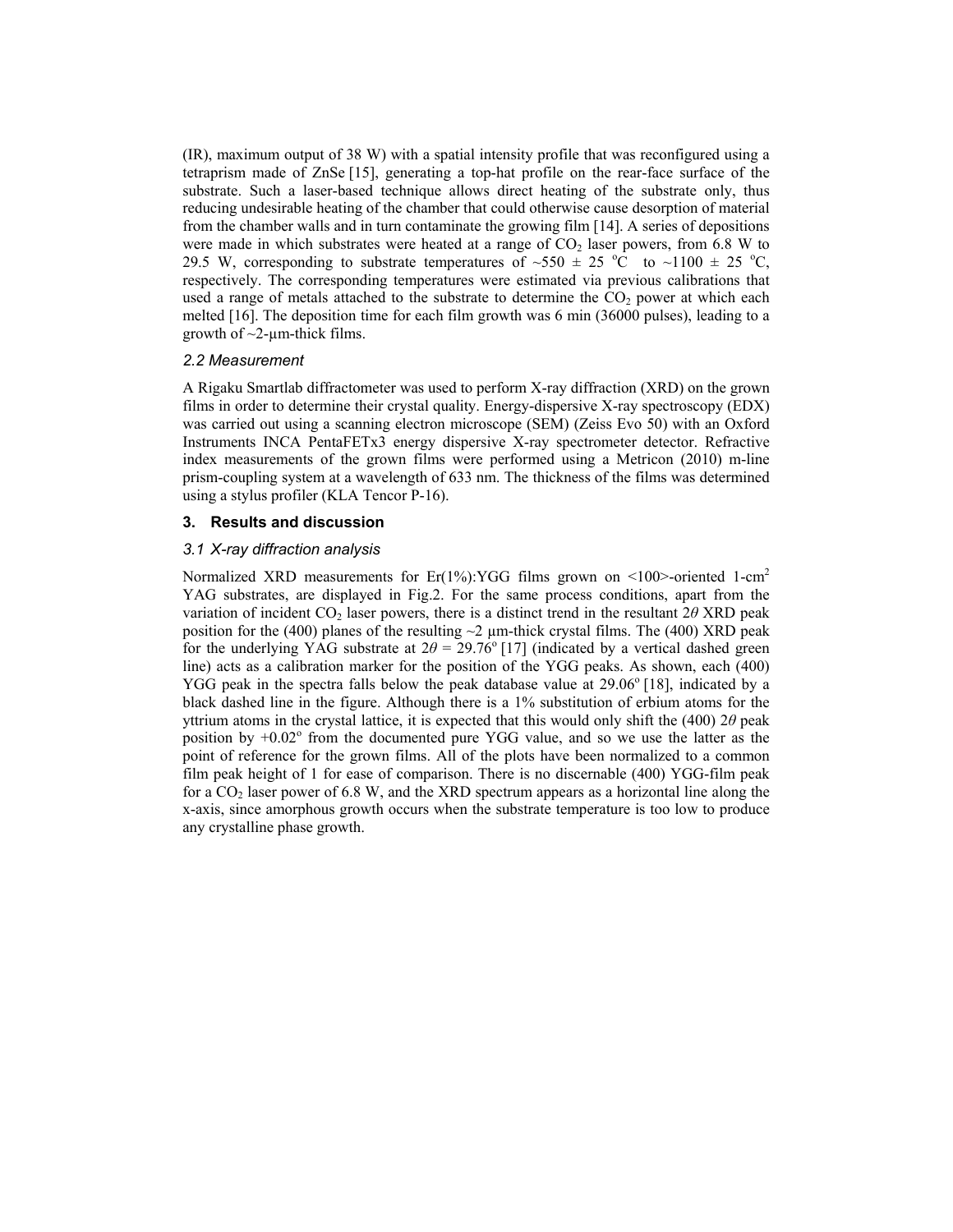

Fig. 2. XRD spectra from Er(1%): YGG films grown at different substrate-heating  $CO<sub>2</sub>$  laser powers. The data have been normalized to 1 for ease of viewing. The vertical dashed black line corresponds to the 2*θ* database value for YGG (400), the vertical dotted black line corresponds to the 2*θ* database value for  $Y_2O_3$  (222), the dashed red line corresponds to the 2*θ* database value for Er<sub>2</sub>O<sub>3</sub> (222), and the vertical green dashed line corresponds to the 2 $\theta$  database value for YAG (400).

A plot of the 2*θ* peak position and full-width at half-maximum (FWHM) of the (400) YGG-film XRD spectra peaks, shown in Fig. 2 as a function of  $CO<sub>2</sub>$  laser power, is displayed in Fig. 3. The FHWM of the peaks also reduces with decreasing substrate heating power, indicating that the crystal quality improves with decreasing substrate temperature until falling below the threshold for crystalline growth near 8.3 W  $CO<sub>2</sub>$  laser power. It is seen that the narrowest peak FWHM (for growth at 8.3 W) is  $\leq 0.03^\circ$  for its 2 $\theta$  value, less than the measured bulk YAG substrate FWHM value of 0.03° hence indicating an excellent degree of crystallinity. At the higher deposition temperatures  $(CO<sub>2</sub>$  laser power of 23.0 W and above), there is a low-intensity peak evident at a  $2\theta$  value of  $\sim$ 29.17<sup>o</sup>, which is likely due to (222) Y<sub>2</sub>O<sub>3</sub> growth (indicated by a black dotted line at a database value of  $2\theta = 29.17^{\circ}$ ) [19]. The formation of this yttrium oxide at the highest  $CO<sub>2</sub>$  laser powers, suggests that the increasing gallium deficiency at the highest growth temperatures leads to competitive growth of completely Ga-absent  $Y_2O_3$ , which is present as a minority constituent within the overall YGG matrix. In addition, also evident at the highest substrate-heating  $CO<sub>2</sub>$  laser power is the formation of Er<sub>2</sub>O<sub>3</sub> (indicated by a red dashed line at a database value of  $2\theta = 29.25^{\circ}$ ) [20], which also likely occurs as a result of gallium deficiency.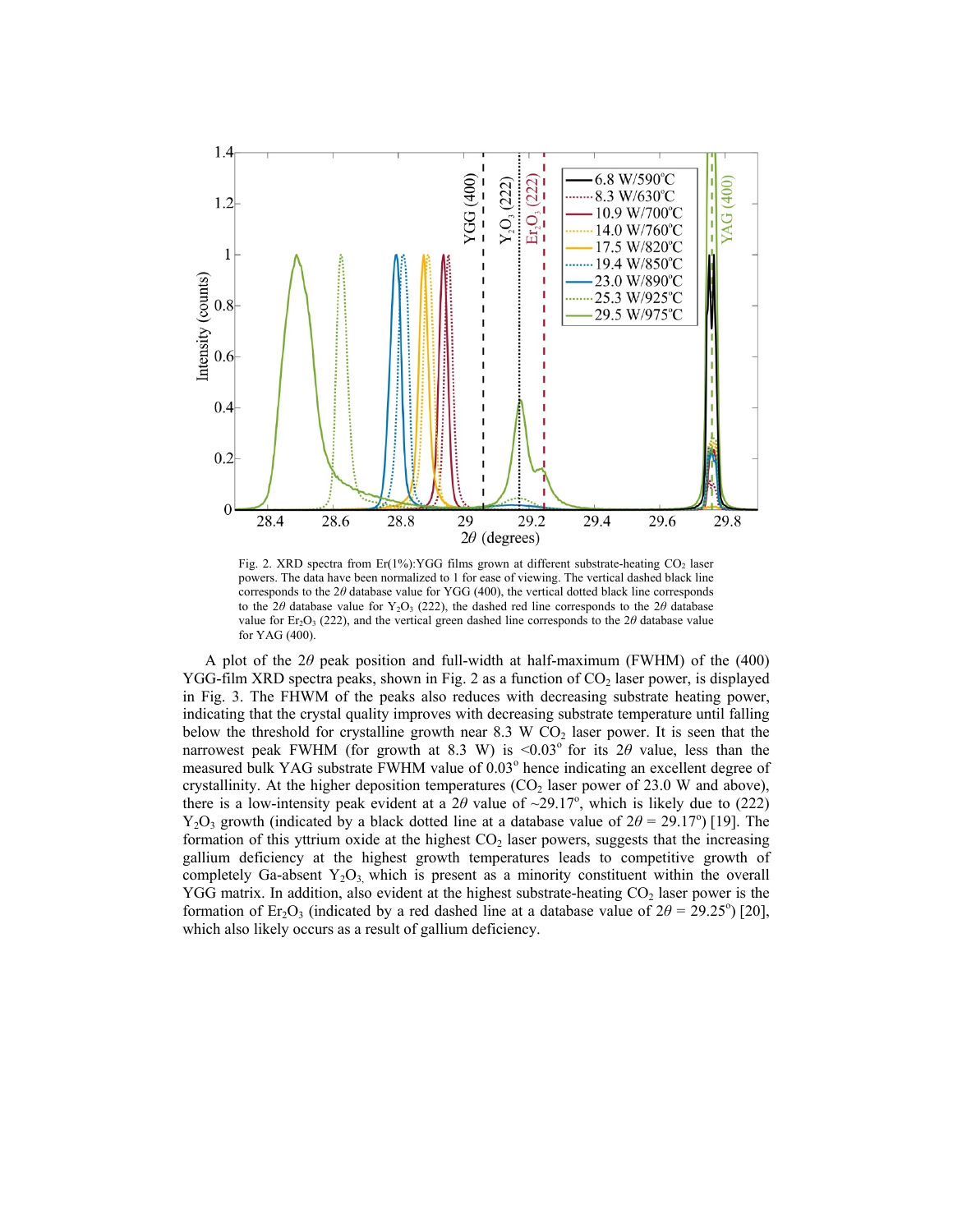

Fig. 3. 2*θ* FWHM (black dots) and 2*θ* peak position (red dots) of the (400) YGG-film peak from Er(1%):YGG films grown as a function of substrate-heating  $CO<sub>2</sub>$  laser power. Approximate substrate temperatures are quoted on the upper axis. The instrument errors fall within the size of the data points shown. Horizontal dashed red line indicates the 2*θ* peak position of YGG  $(400)$  at 29.06 $^{\circ}$ .

## *3.2 Energy dispersive X-ray analysis*

EDX was used to confirm that the growth of the yttrium oxide was due to a decrease in gallium concentration within the film. The EDX data for the ratio of yttrium to gallium atom concentration, as a function of substrate-heating  $CO<sub>2</sub>$  laser power, is displayed in Fig. 4. The plot shows a clear correlation between a  $CO<sub>2</sub>$  laser power increase and a gallium concentration decrease, while the relative yttrium concentration increases with increasing  $CO<sub>2</sub>$ laser power. Indeed, the increasing concentration of yttrium atoms at a substrate-heating  $CO<sub>2</sub>$ laser power of 23.0 W and above, provides good evidence for the observed growth of (222)  $Y_2O_3$  observed in the XRD spectra shown in Fig. 2.



Fig. 4. Ratio of Y atom concentration to Ga atom concentration as a function of substrateheating CO<sub>2</sub> laser power. Approximate substrate temperatures are quoted on the upper axis.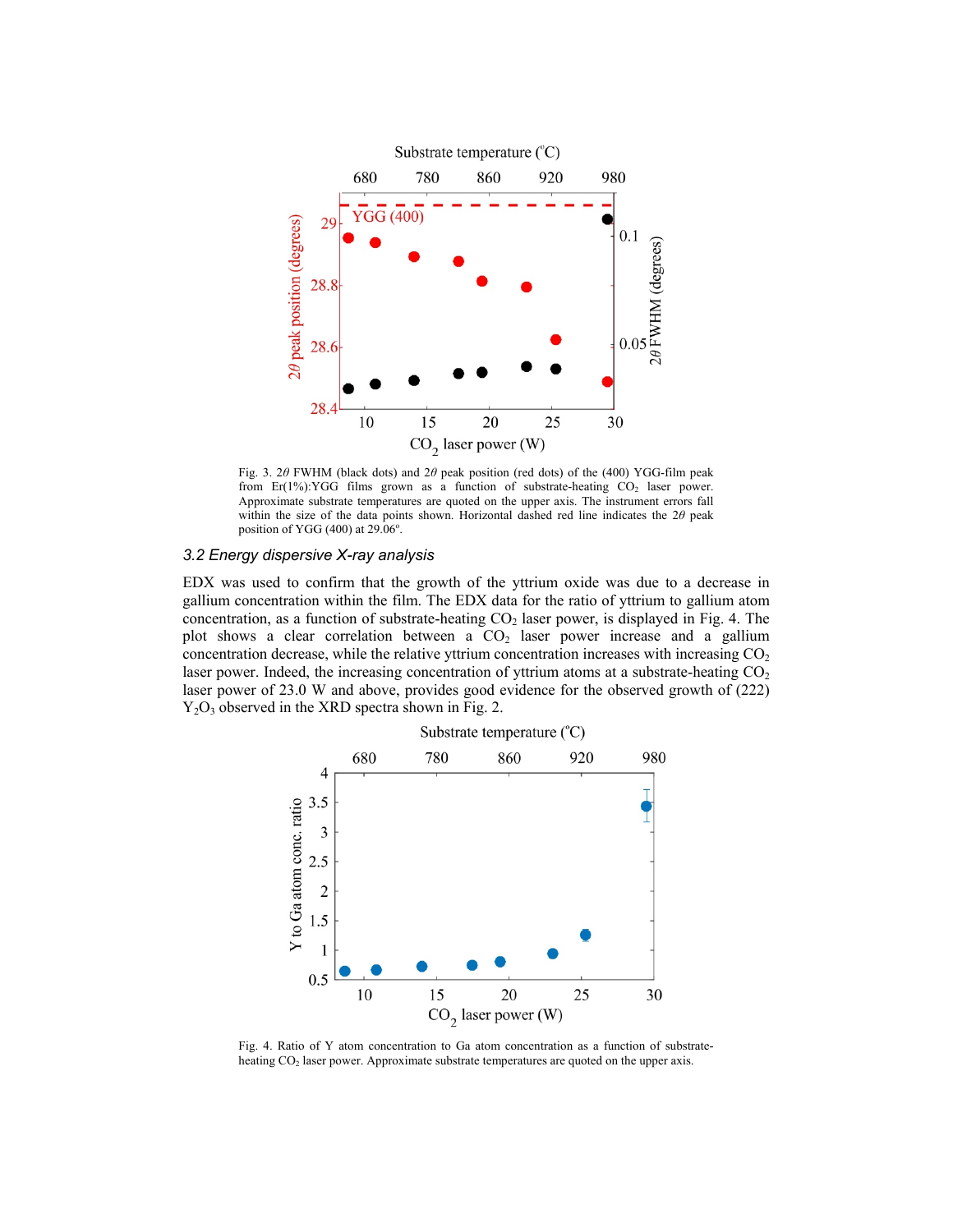#### *3.3 Refractive index analysis*

Refractive index measurements of the films, taken using a Metricon prism-coupling system, are displayed in Fig. 5 as a function of substrate-heating  $CO<sub>2</sub>$  laser power. Data points for the lowest  $CO_2$  laser power of 6.8 W and the two highest  $CO_2$  laser powers of 25 W and 25.9 W were unattainable due to the large number of particulates present in the films, occurring due to amorphous growth at low temperature and highly textured growth of  $Y_2O_3$  and  $E_7O_3$  at high substrate temperature. It is evident from the plots in Fig. 4 and Fig. 5, that as the  $CO<sub>2</sub>$ laser power is increased and the Ga concentration in the grown films decreases, the refractive index of the films shows a corresponding decrease, which is a trend consistent with the refractive index for  $Y_2O_3$  (1.9248  $\omega$  633 nm) [21] being lower than the refractive index of  $Y_3Ga_5O_{12}$  (1.9363 @ 633 nm) [22].



Fig. 5. Refractive index as a function of substrate-heating  $CO<sub>2</sub>$  laser power. Approximate substrate temperatures are quoted on the upper axis.

The results demonstrate that a change of  $CO<sub>2</sub>$  laser power of 14 W can lead to a change in refractive index of 0.003, and thus, the refractive index of the grown films can easily be controlled by judicious variation of the temperature of the substrate during PLD.

#### *3.4 Bespoke refractive index profile waveguide*

As a proof-of-principle, in order to demonstrate the ability to vary the refractive index during deposition and develop a tailored refractive index profile in a single growth run, a waveguide consisting of five  $\sim$ 1.6-μm-thick layers of alternating refractive indices was grown. The design was based on refractive index measurements documented in the previous section. Following deposition, the opposing end facets of the sample were lapped and then parallel polished to yield a waveguide length of 9 mm. An SEM image of the end-facet of the grown waveguide, taken using the secondary-electron detector, is shown in Fig. 6, which also shows the annotated substrate-heating  $CO<sub>2</sub>$  laser power profile used during deposition. Although the contrast is poor in this image, which derives from a mere 10 % difference in the Y/Ga ratio, it is evident that we are able to grow discreet refractive-index-defined layers of the desired thickness.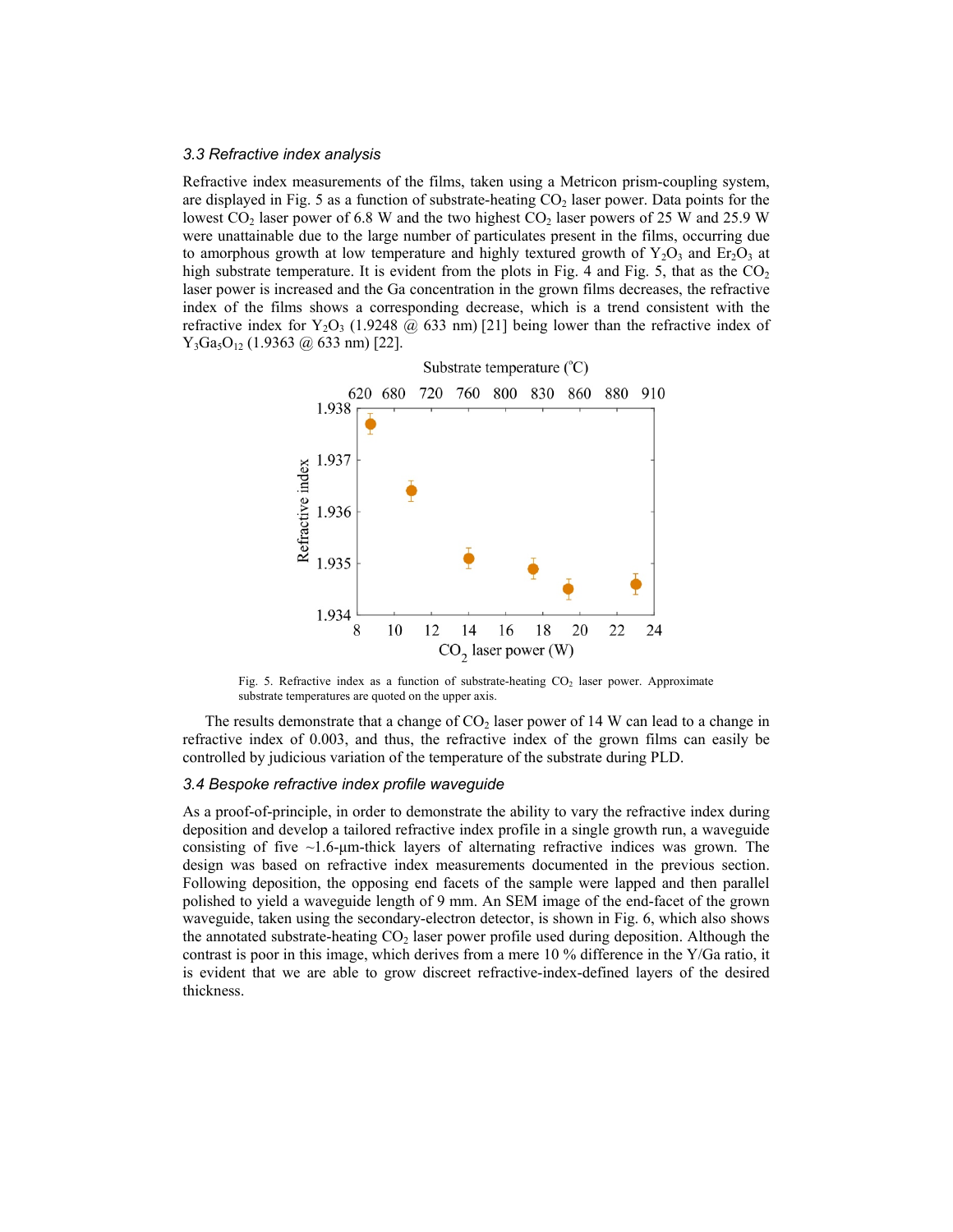

Fig. 6. SEM secondary-electron image of layered film with annotation of corresponding substrate-heating  $CO_2$  laser power profile of substrate during deposition of Er(1%):YGG layers. Approximate substrate temperatures are also included in the annotation.

In order to check that the refractive index of each layer was maintained during the single growth run, the mode characteristics of the waveguide were examined using the Metricon setup, by measuring the effective refractive index for the 17 modes supported by the waveguide structure at 633 nm. Figure 7 shows the measured effective refractive index value of the first 17 modes (red crosses) along with the modelled effective refractive index for the five layer structure (blue circles). Using the single-layer refractive-index data presented in Fig. 5, the modes for the structure shown in Fig. 6 (with equal-thickness layers that combined to a total guiding structure of 8 microns) were calculated by using a finite difference method [23]. This matrix analysis method calculates the effective permittivity of eigenmodes, which are greater than the substrate permittivity, and thus the corresponding guided-mode intensity profiles.<br> $1.94\frac{1}{8}$ 



Fig. 7. Effective refractive index measurements for the first 17 modes (red crosses), with modelled refractive index (blue circles), for the five layered film. The error bars for the experimental data fall within the size of the data points shown. Inset: calculated fundamental mode profile, with respect to the refractive index profile of the waveguide structure.